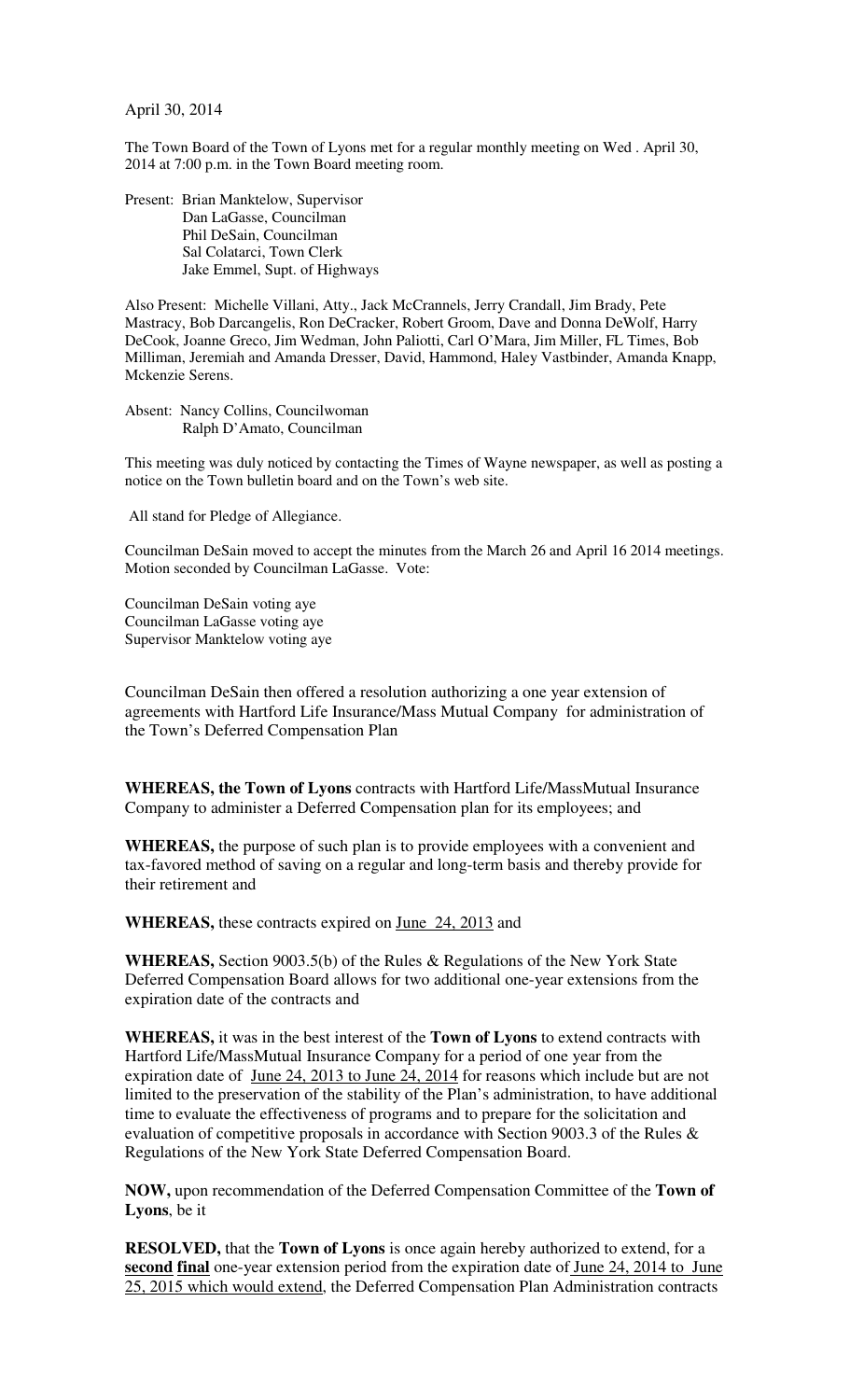with Hartford Life/ MassMutual Insurance Company in conjunction with Reliance Trust Company as Trustee.

Above resolution seconded by Councilman LaGasse. Vote:

Councilman DeSain voting aye Councilman LaGasse voting aye Supervisor Manktelow voting aye

Town Clerk Colatarci will send out the necessary paperwork granting the extension.

The Board then discussed a Public Participation policy. Supervisor Manktelow expressed concern regarding the creation of such a policy as he felt it didn't allow the public to adequately express comments. He said he was at a recent School Board meeting and was given only 2 minutes to express his thoughts. He suggested a policy setting a time limit for speaking should only be done at a Public hearing where several people could be speaking. The rest of the Board members agreed.

Department reports were heard. Assessor Tina McQuillen reported that the Town's tentative roll has been turned over to the County. The County then will be printing the Town's change in assessment notices to property owners whose assessment has increased or decreased from the previous year. Informal hearing will be held by the Assessor should anyone want to discuss their change in assessment prior to Grievance Day.

Ambulance Administrator Paul Fera Jr. reported that the ambulance responded to a total of 142 calls in March, of which 74 were ALS in nature.

John Paliotti updated the Board on cemetery matters. He said several burials have already taken place and now that the grounds workers are back to work, several footers will be installed for stones/markers. He also mentioned a couple new mowers will be needed to mow the grass at the Rural Cemetery and he asked if any help is available from the Work Force Development Office.

Highway Supt. Jake Emmel reported the department has boomed all the intersections in the Town, started repairing wing damage from winter plowing as all the plows and wings have been removed from the trucks. He also informed the Board that he will be on vacation from May 5 through the 19.

Councilman DeSain moved to allow Mr. Emmel to attend Highway School on June 2, 3, and 4 at Town expense. Motion seconded by Councilman LaGasse. Vote: Councilman DeSain voting aye Councilman LaGasse voting aye Supervisor Manktelow voting aye

Councilman LaGasse moved to approve payment of General Fund vouchers # 128 through #178 totaling \$66,038.52 And Highway Fund vouchers #62 through #83 totaling \$15,722.51 Motion seconded by Councilman DeSain. Vote:

Councilman LaGasse voting aye Councilman DeSain voting aye Supervisor Manktelow voting aye

The Board discussed a request from the Village to grant an easement to the Village allowing access to a storm and sanitary sewer cross connection on Catherine Street on Town owned property at the Elmwood Cemetery. The Board has no problem with granting the easement but wants to make sure any action will not effect water in the neighborhood. The Board tabled a formal resolution granting the easement until the next meeting on May 28, 2014.

Supervisor Manktelow explained the State DEC is requiring the situation be corrected to reduce the storm water entering the sanitary sewer system. This can be accomplished by